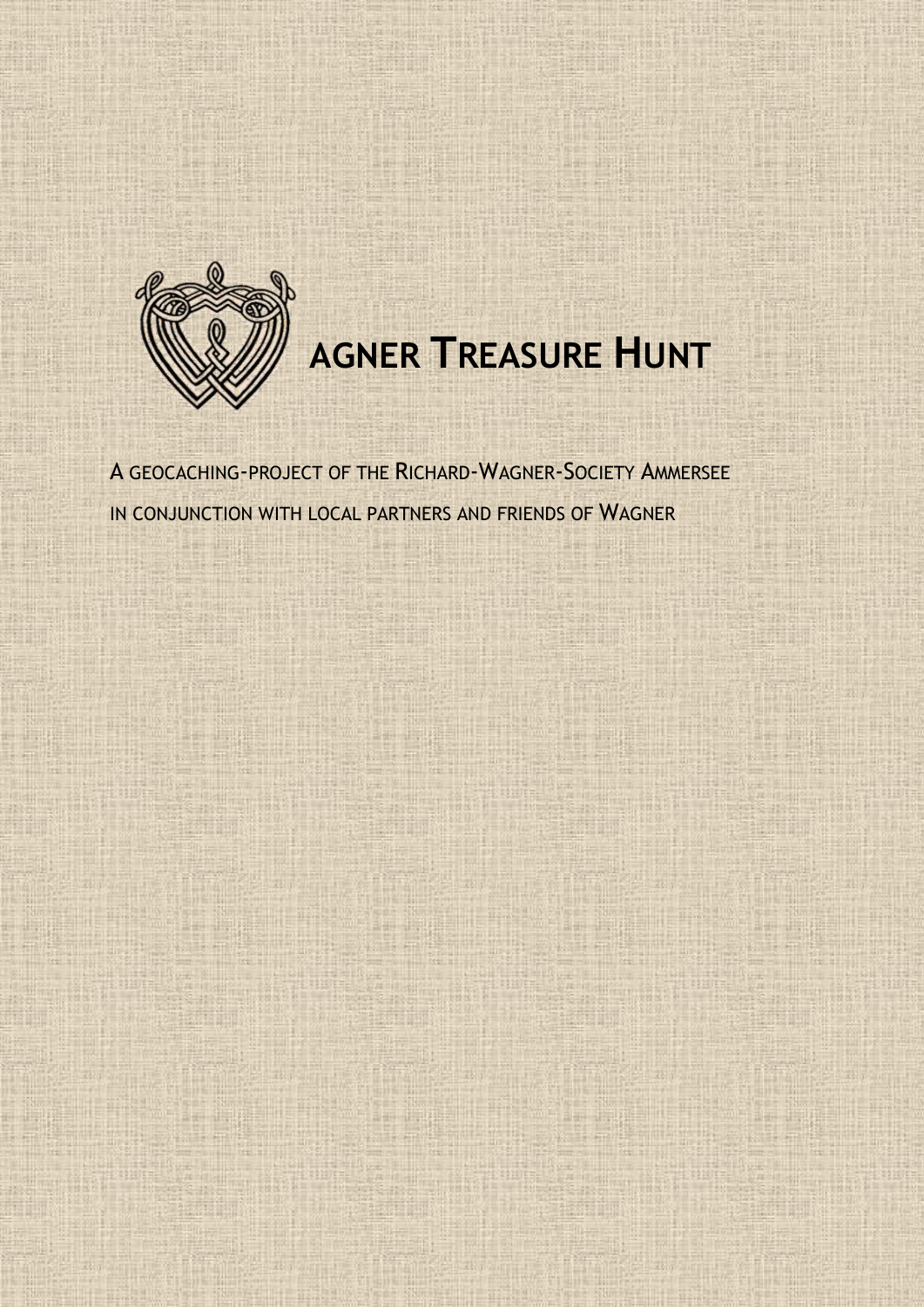# **Wagner Treasure Hunt**

# **"Find the Wagner treasure!"**

Welcome to the Green Hill in Bayreuth – deemed by many a most magical place for operas from Richard Wagner. Embark on an excursion in the surroundings of the Bayreuth Festival Theatre and, in a playful way, experience more about current and historical "music" tales.

We invite you to get to know Wagner closer through "geo-caching": that means, you undertake a treasure hunt using the Global Navigation Satellite System with the help of a small digital GPS (Global Positioning System) receiver. The latter helps to locate the position of the Wagner Treasure by you entering given coordinates. The goal is to open the unique treasure chest positioned at the end point of the search with a numbers combination. In order to find the end point, clues must be solved which are deposited at a number of quiz points surrounding the Green Hill.

The Richard Wagner Treasure Hunt is subdivided in one overture and three acts. You pass through four stations over a course entailing an approximate distance of one kilometer leading to the "grand final".

The treasure hunt should last about one hour, depending on prior experience with geocaching and can be conducted completely individually.

Parking is available at the Festival Theatre. However, it is just as easy to reach the starting and end points of the treasure hunt using public transportation.

# **Background**

This, until now, singular geocaching-project around Bayreuth's Festival Theatre was initiated by the Richard-Wagner-Society Ammersee and jointly realized with local partners. This Society was founded in the spring 2015 to enhance local and international networking between Friends of Wagner.

*Regardless whether a bicycle chain or a chain of pearls*

*the main point: it's Wagner!*

*We wish you a lot of enjoyment with the Wagner Treasure Hunt.*

### **[www.rwv-ammersee.de](http://www.rwv-ammersee.de/)**

*Should you be a novice at geocaching, kindly note the following principle rules of conduct:*

Persons, not taking part in the geocaching event, are called "Muggles" (reminiscent of Harry Potter non-magical persons). These Muggles should not recognize that clues and secret hiding places are being sought after. Therefore, Cacher (treasure hunters) should try to search for leads as inconspicuously as possible so that nothing will be disclosed to Muggles.

In addition, please take notice of all local security regulations and adhere to the traffic code without fail. We must also call your attention to the fact that participating in this geocaching-project is done solely at your own risk.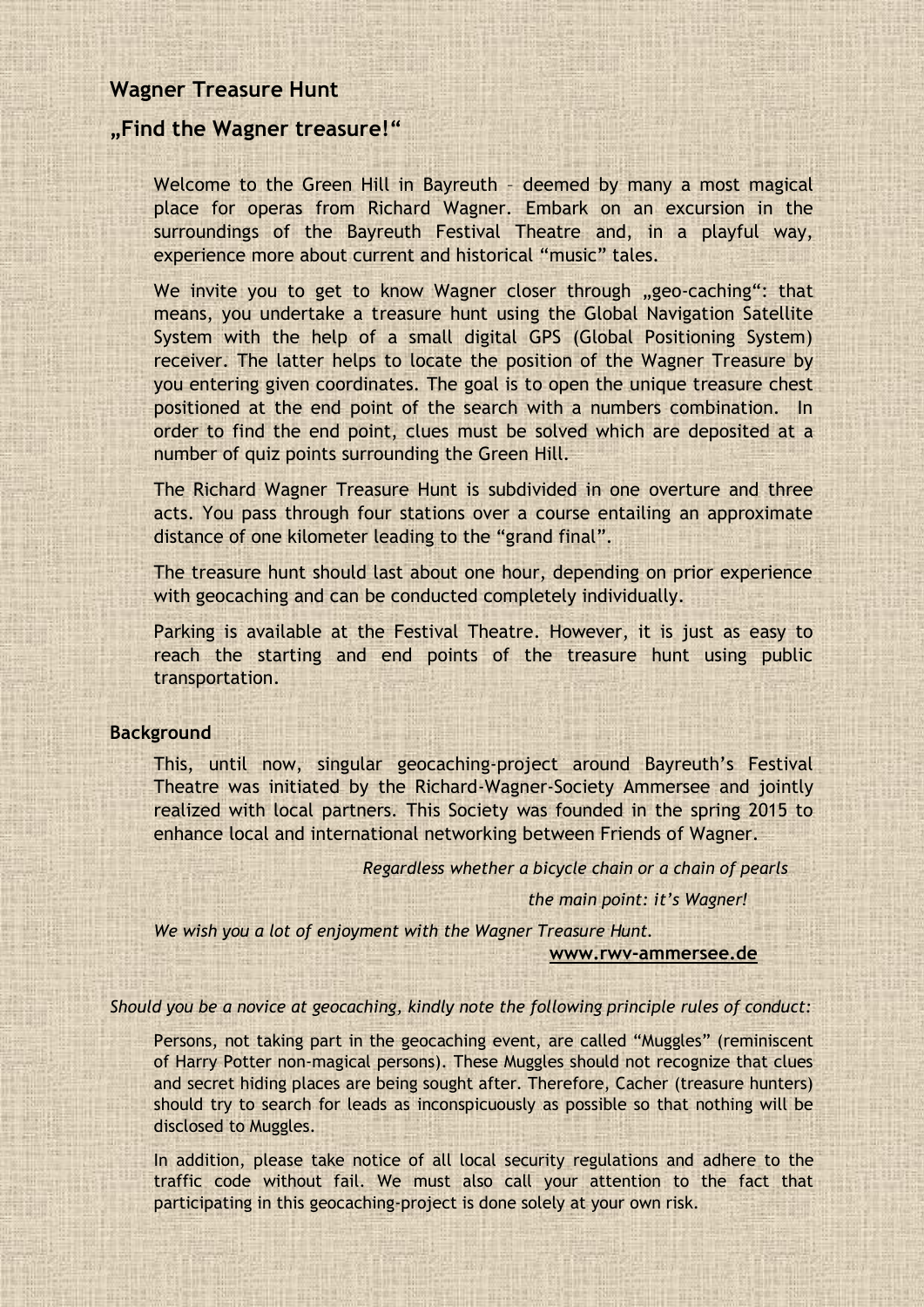# **Overture**

# **Start Coordinates: N 49° 57. 614' E 011° 34. 828'**

### **- Station 1 -**

You find yourself at a central location in the vicinity of the Festival Theatre. During the Festival playtime which lasts from July 25, until August 28, several hundred performers "stride" over this site daily.

At the end of the Festival season, things continue after a one month recess. Now everyone labors with ardor to complete the scenery and costumes of the next Festival season. The production teams, soloists, choir singers, and orchestra musicians gather no later than July to commence with rehearsals.

The last members of the Festival staff to congregate are the so-called "Blauen Mädchen" (Blue Maidens). That is how the uniformed doorkeepers are referred to as their attire was traditionally held in blue tones up until the year 2008.

At the end of the Festival season, traditionally on August 28, quiet will again return to the Green Hill and Theatre as things fall into its month-long autumn break.

# **Task:**

Which conductor has crossed this gate most frequently?

| a) Herbert von Karajan  | (108) |
|-------------------------|-------|
| b) Christian Thielemann | (568) |
| c) Felix Mottl          | (697) |
| d) Hermann Levi         | (858) |

*Background information: only Richard Wagner's ten major works beginning with "The Flying Dutchman, WWV63", to "Parsifal, WWV 111" are performed on the Green Hill. A rendering of the early compositions ("The Fairies, WWV 32", The Ban of Love, WWV38", "Rienzi, the Last of the Tribunes, WWV49") was not prohibited by Richard Wagner, however he professed no interest in these and so the tradition is held to this day.*

In order to complete the coordinates for the next station, supplement the coordinate by adding the number in parenthesis found behind the CORRECT answer (into the blue box). *Also answer an additional question at each station to obtain the number code for the lock combination of the treasure chest so it can be opened upon reaching the end point.*





(Tip: the sum of the digits is 22)

*Additional Question 1:*

*Count the letters on the curved, brass-plated sign that you see at this station: \_\_ \_\_* 

(The sum oft he digits is 4)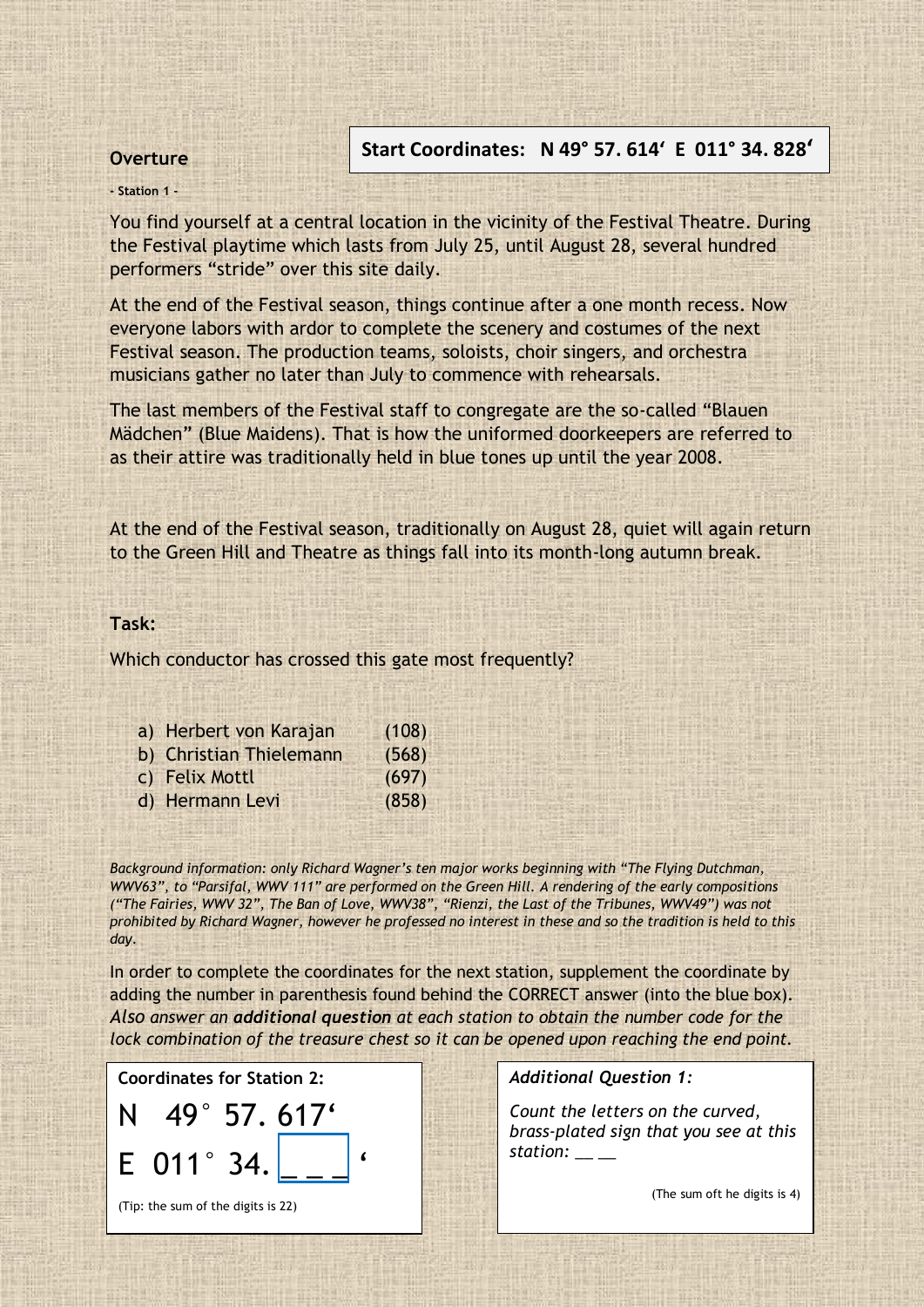### **Act 1**

### **- Station 2 -**

The exceptional architecture of the Festival Theatre can be appreciated from this "dreamy" vantage point. This is the only theatre, world-wide, to have been built especially for the works of one composer. The foundation stone for the Festival Theatre was laid on Richard Wagner's 59<sup>th</sup> birthday (May 22, 1872). The architect Otto Bruckwald actualized the building according to Wagner's ideas. The unique acoustics of the Festival Theatre is ascribed to the special architecture of the interior of the house, the legendary interior layout in wood and the ascending parquet which is reminiscent of an amphitheater.

Music friends from all over the world "pilgrim" to this location since the opening of the Bayreuth Festival on August 13, 1876. Never the less, the Festival reached a low point during the time of National Socialism. An exhibition of the "silenced voices" on the Festival park grounds is in commemoration of this period. After these eventful years, the Bayreuth Festival was reopened with "Parsifal" on July 30, 1951.

Back then, there were placards installed in the names of Wieland and Wolfgang Wagner all around the Festival Theatre and also at this precise location which read:

*"In the interest of conducting a smooth implementation of the Festival, we implore you to kindly refrain from discussions and debates of a political nature while on the Green Hill. 'The issue here is art.'".* 

# **Task:**

What in the Festival Theatre is referred to as the "mystical deep"?

| a) The view from the gallery on to the parquet  | (914) |
|-------------------------------------------------|-------|
| b) The depth of the lighting tower on the stage | (832) |
| a) The lowered and covered orchestra pit        | (768) |

In order to complete the coordinates for the next station, supplement the coordinate by adding the number in parenthesis found behind the correct answer (into the blue box).

Also remember to answer the additional question in order to obtain the number code for the lock combination of the treasure chest so it can be opened upon reaching the end point.

**Coordinates for Station 3:**



*Additional Question 2:*

*On how many feet does the sculpture "stand" at the second station?*

*Note the number:* 

(The sum of the solution digit is 5.)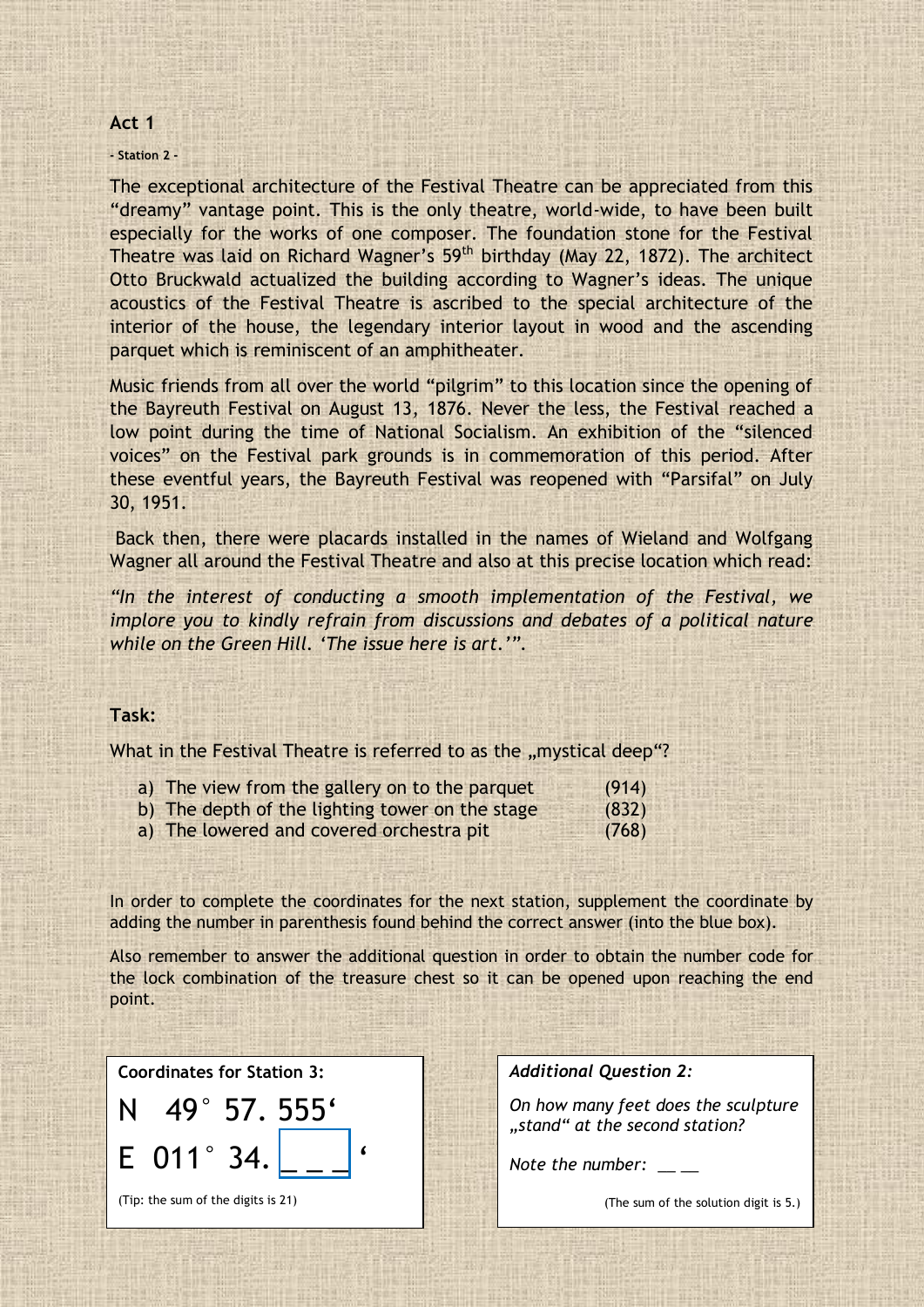# **Act 2**

### **- Station 3 -**

You are now standing near the most favorite photo-site in Bayreuth! During the week of premiers, interested spectators cluster at this spot to cast a glance at the prominent guests. But this is also the best location to enjoy a further novelty of the Bayreuth Festival: with an appropriate fanfare from the balcony the guest in the outdoor area will be attuned to the respective next act.

The annex, from which the intermission musicians play the fanfare, was added at a later time for King Ludwig II of Bavaria who was a huge patron of Wagner. The shy sovereign visited the Bayreuth Festival in the year 1876 at which occasion incidentally the entire "Ring of the Nibelung" was premiered. The King's annex was built to accommodate the King on his scheduled visit in the year 1882 although he never entered the complex.

Presently the *Gesellschaft der Freunde von Bayreuth e. V.* (the Society of the Friends from Bayreuth registered society), among others, belong to the staunch supporters of the Bayreuth Festival which itself has been carried by the *Richard-Wagner-Stiftung Bayreuth* (Richard-Wagner-Foundation) since 1973 and implemented by the *Bayreuth Festival GmbH* (Ltd.) since 1986.

### **Task:**

How many guests, in total, can be seated in the Festival Theatre?

| a) 2452 seats   | (824) |
|-----------------|-------|
| b) $2136$ seats | (924) |
| c) $1974$ seats | (809) |

In order to complete the coordinates for the next station, supplement the coordinate by adding the number in parenthesis found behind the correct answer (into the blue box).

Also remember to answer the additional question in order to obtain the number code for the lock combination of the treasure chest so it can be opened upon reaching the end point.

**Coordinates for Station 4:**

N 49° 57. 526'  $E$  011° 34

(Tip: the sum of the digits is 17)

*During the time of construction works at the Festival Theatre please note "1" as third number for the number code of the treasure chest.*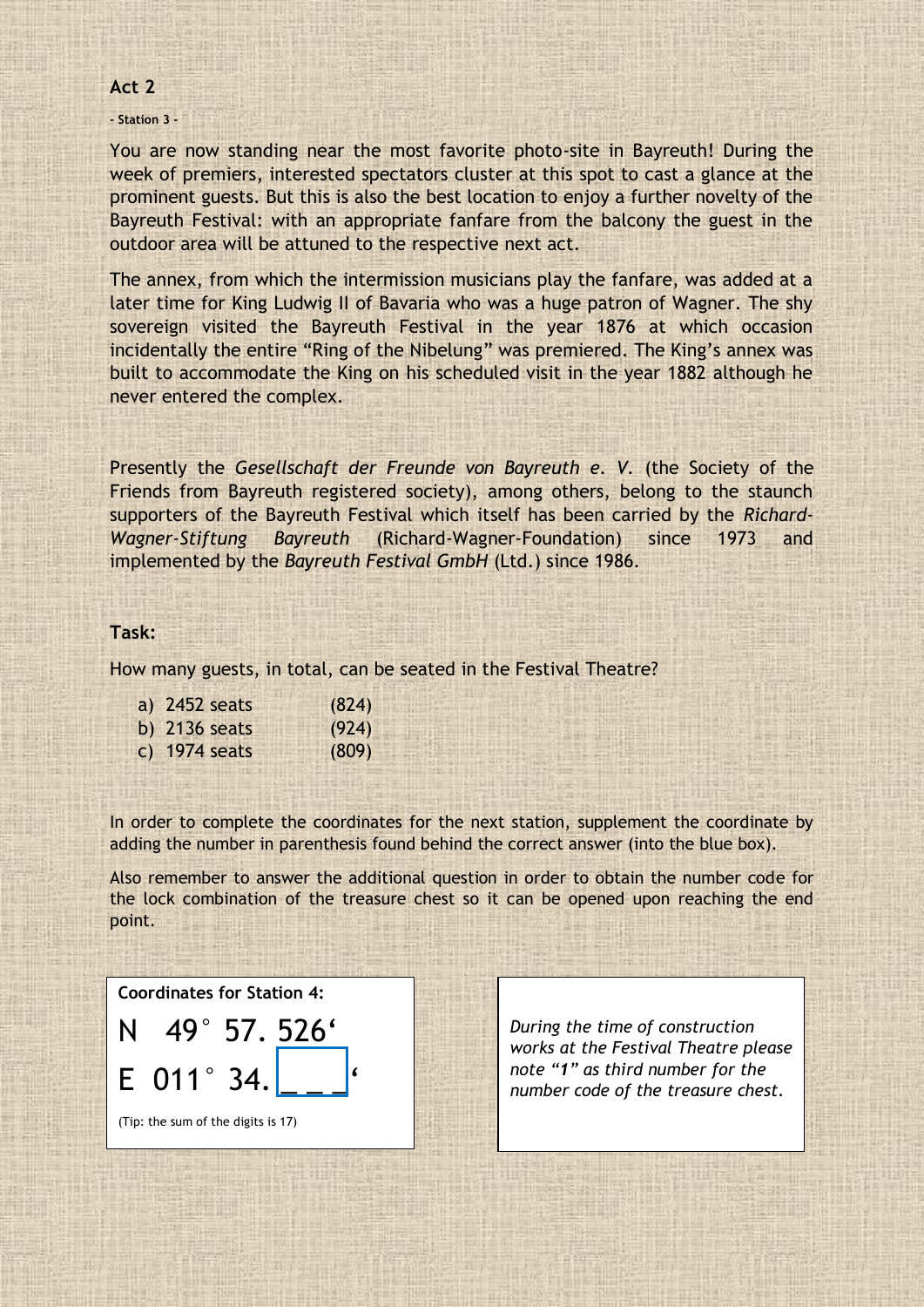# **Act 3**

**- Station 4 -**

Before we come to the "Grand Final" we invite you to take a short break at the second most popular photo-site in Bayreuth. Here we will engage ourselves with the theme Wagner and love: Richard Wagner's works are repeatedly concerned with the true nature of love. His wife Cosima is deemed to be his great love. She continued on with the Festival after his death. It is rumored that to this day, Cosima's ghost is occasionally in attendance in the Festival Theatre.

Richard Wagner led an exciting life. The life's work he left to posterity fascinates, inspires and connects many people!

On the Green Hill there is always again something new to be discovered and interesting encounters to be made by all of us.

*"In this sense…see you!"*

# *Task***:**

What was Cosima Wagner's maiden name, being the daughter of Franz Liszt and Marie d' Agoult?

| a) Liszt       | (825) |
|----------------|-------|
| b) de Flavigny | (873) |
| c) d Agoult    | (845) |

*Supplement the EAST-COORDINATE by adding the number in parenthesis found behind the correct answer thus finding the end point (Final).* 

*Also remember to answer the additional question in order to obtain the number code for the lock combination of the treasure chest so it can be opened upon reaching the end point.*

**Coordinates for the Final:** N 49° 57. 425'



# (Tip: the sum of the digits is 18)

# *Additional Question 4:*

*In which of the four-part Ring-Cycle ist there a magical fire? There you will find the treasure chest!*

| a) Rhine Gold | (44) |
|---------------|------|

- *b) Valkyrie (42)*
- *c) Siegfried (47)*
- *d) Twilight of the Gods (48)*

*Note the number:* \_\_\_ \_\_ (Number 4)

(The sum of the solution digit is 6.)

# **Lock the combination of the Wagner Treasure**

To be able to open the treasure chest the number code must be assembled: you achieve this by consecutively listing the last digits respectively of the four solution sums of the additional questions posed.

Number 1 (last digit) = **\_\_**

Number 2 (last digit) = **\_\_**

Number 3 (last digit) = **\_\_**

Number 4 (last digit) = *Number 4* (last digit) =